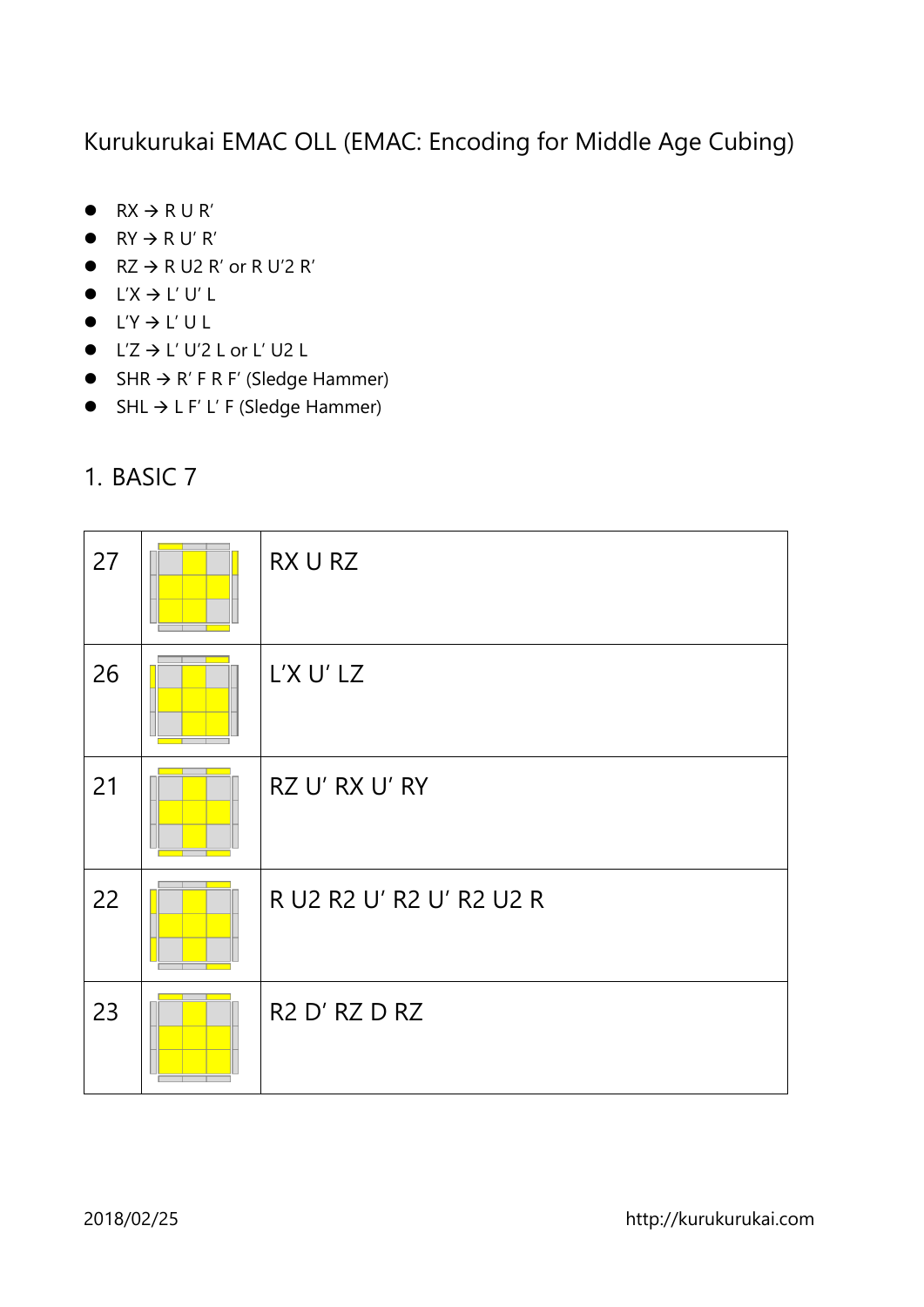| 24 | $(r')$ RX $(f')$ R U L' U' R' |
|----|-------------------------------|
| 25 | (r') U' R' D' RX D R          |

2. Dot

| 1              | R U2 R2 F' R F U2 SHR              |
|----------------|------------------------------------|
| $\overline{2}$ | Lw U' R' U (f) F R2 U' R' U F' L'w |
| 3              | R2 R'w U R' U RwZ U M'             |
| $\overline{4}$ | L'2 Lw U' L U' L'wZ U' M'          |
| 17             | RX U SHR U2 SHR                    |
|                | Lw U' R' Dw R2 U L'w U R' D'w L'w  |
| 18             | F RX Dw R' U2 SHR                  |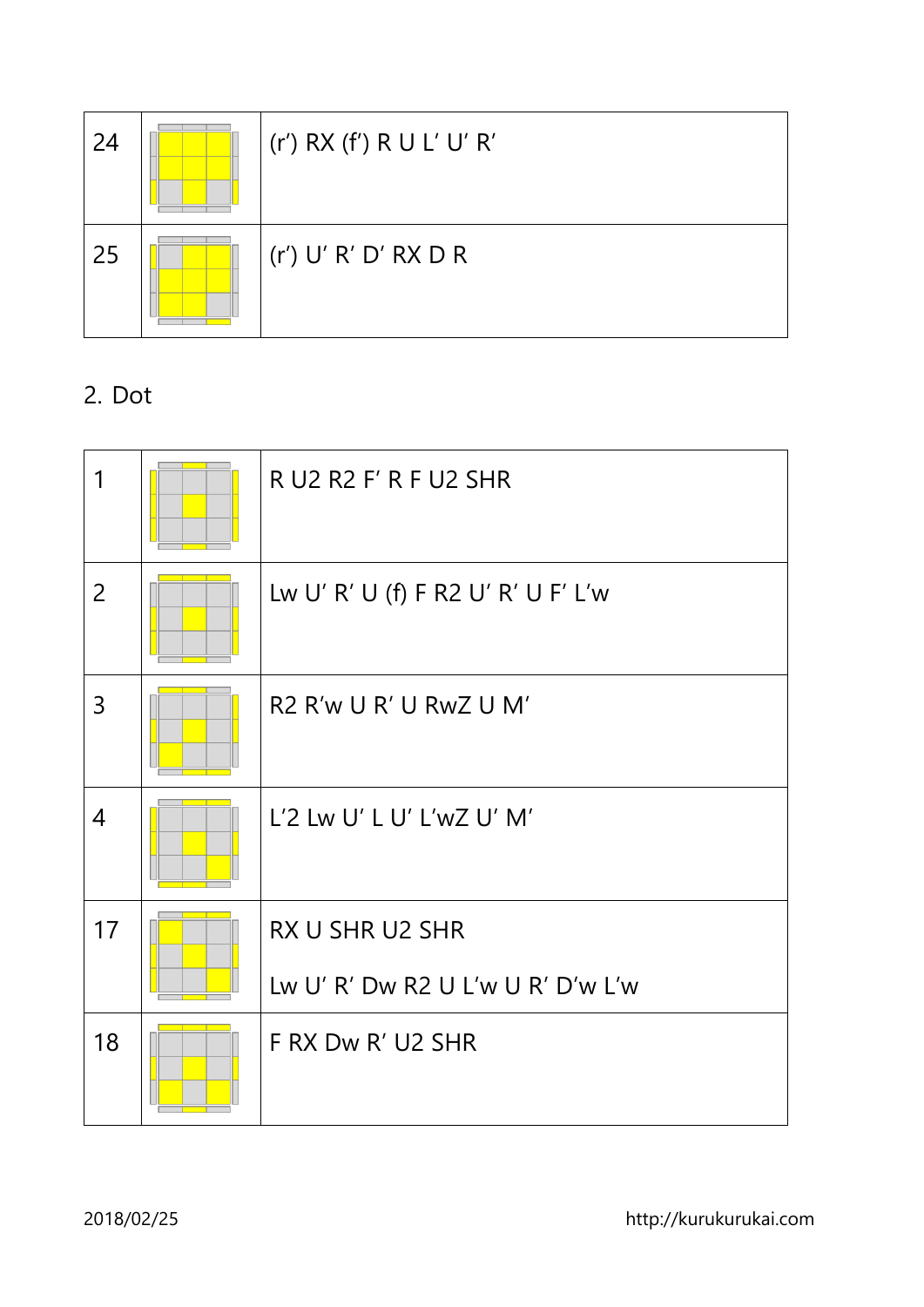

#### 19  $\sqrt{2\pi}$  RX U' SHR R'w U2 RX U Rw

## 3. P Shape

| 31 | R'w F'Y L F' L'X      |
|----|-----------------------|
| 32 | Lw $F U' F' R' F R X$ |
| 43 | F'w L'X U Fw          |
| 44 | Fw RX U' F'w          |

#### 4. W Shape

| 36 | L'X U' L'Y U SHL |
|----|------------------|
| 38 | RX U RY U' SHR   |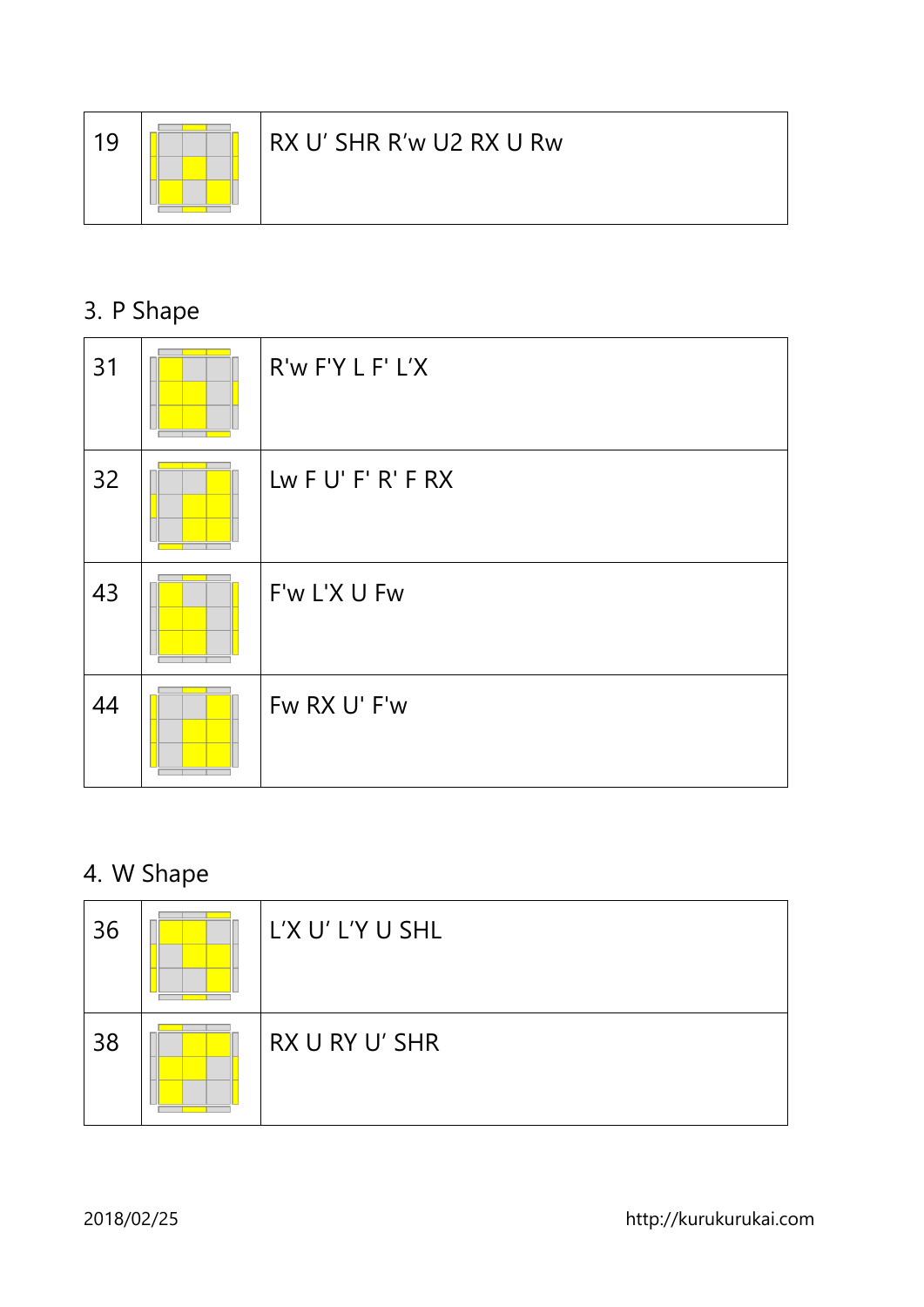#### 5. L Shape

| 47 | F' L'X U L'X U F              |
|----|-------------------------------|
| 48 | F RX U' RX U' F'              |
| 49 | Lw U' Lw2 U Lw2 U Lw2 U' Lw   |
| 50 | R'w U Rw2 U' Rw2 U' Rw2 U R'w |
| 53 | R'w U' RY U RY U2 Rw          |
| 54 | Lw U L'Y U' L'Y U2 L'w        |

## 6. C Shape

| 34 | R' U' R Dw Lw U L'X L'w |
|----|-------------------------|
|    |                         |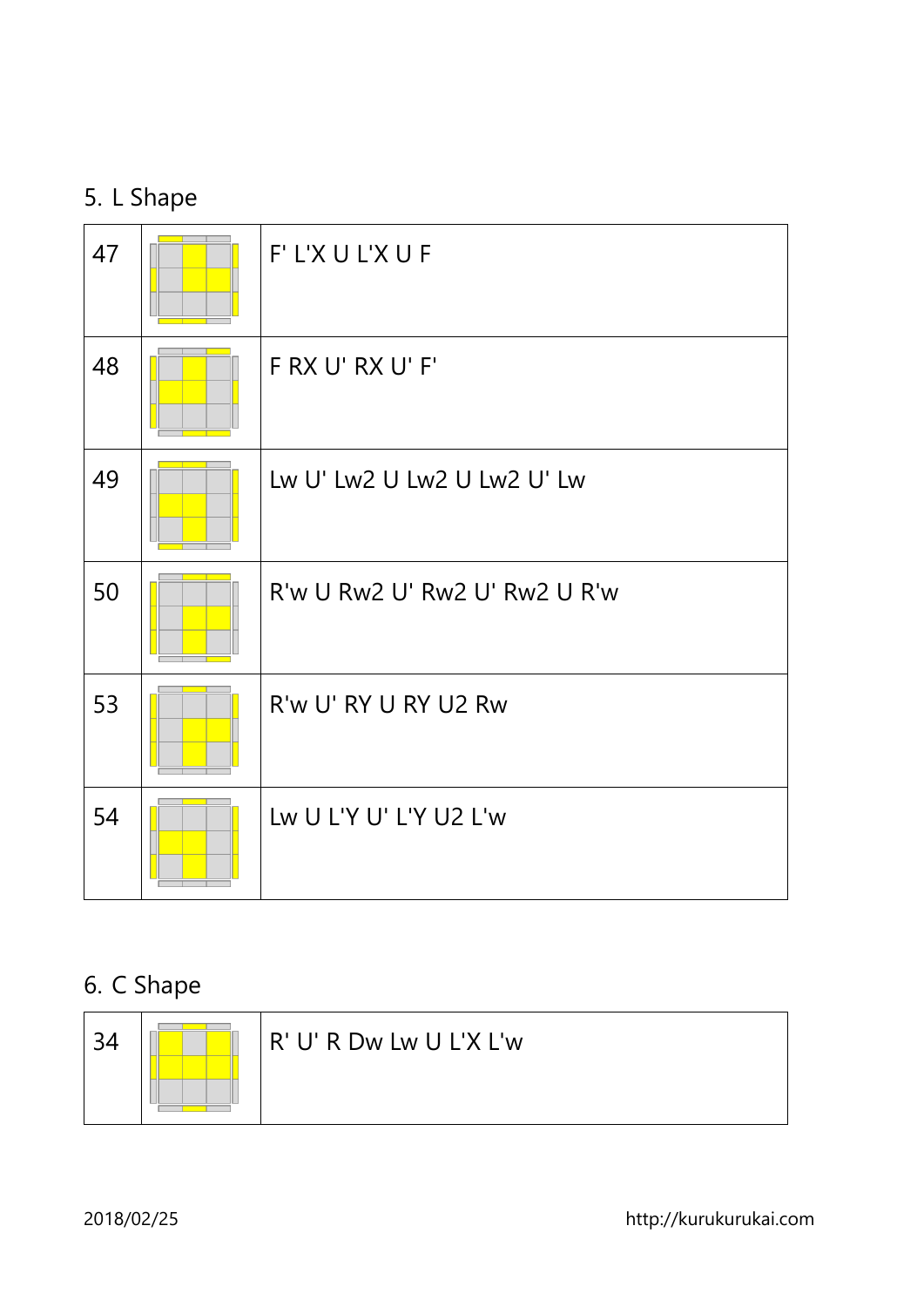

# 7. T Shape

| 33 | RX U' SHR  |
|----|------------|
| 45 | F RX U' F' |

## 8. I Shape

| 51 | R' D'w L'Y U' L'Y F         |
|----|-----------------------------|
| 52 | R' U' RY U (u) L'Y F        |
| 55 | R U2 R2 U' RY U2 F R F'     |
| 56 | F RX U' R F' Rw U R' U' Rw' |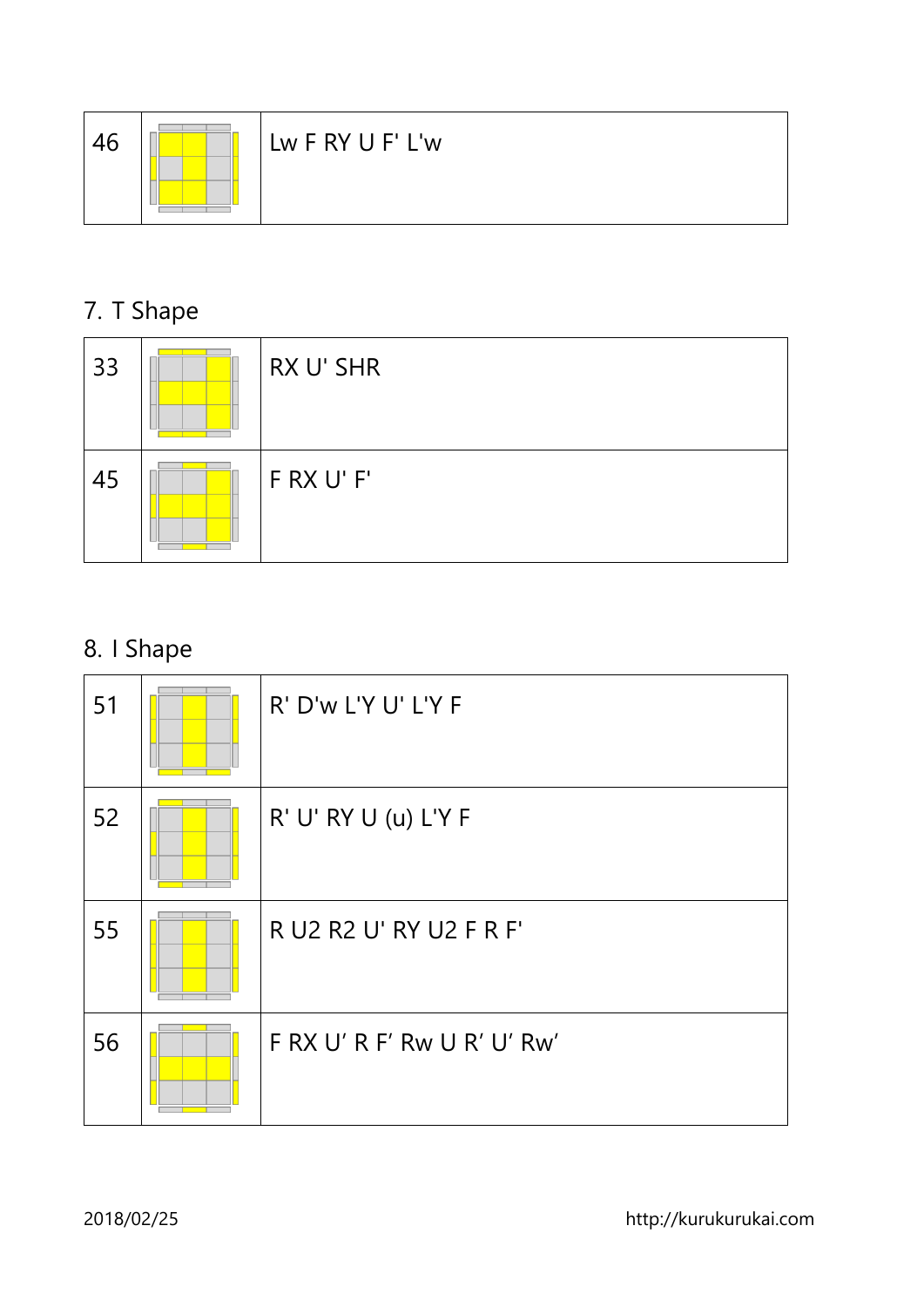#### 9. Box shape

| 5 | R'w U2 RX U Rw  |
|---|-----------------|
| 6 | Lw U2 LX U' L'w |

## 10. Big Lightning bolt shape

| 39 | LF'L'XUFU'L'        |
|----|---------------------|
| 40 | $R'$ F RX U' F' U R |

## 11. Small Lightning bolt shape

|    | Lw U L'Y U2 L'w         |
|----|-------------------------|
| 8  | R'w U' RY U2 Rw         |
| 11 | F' L'X Dw R F' L'X Dw R |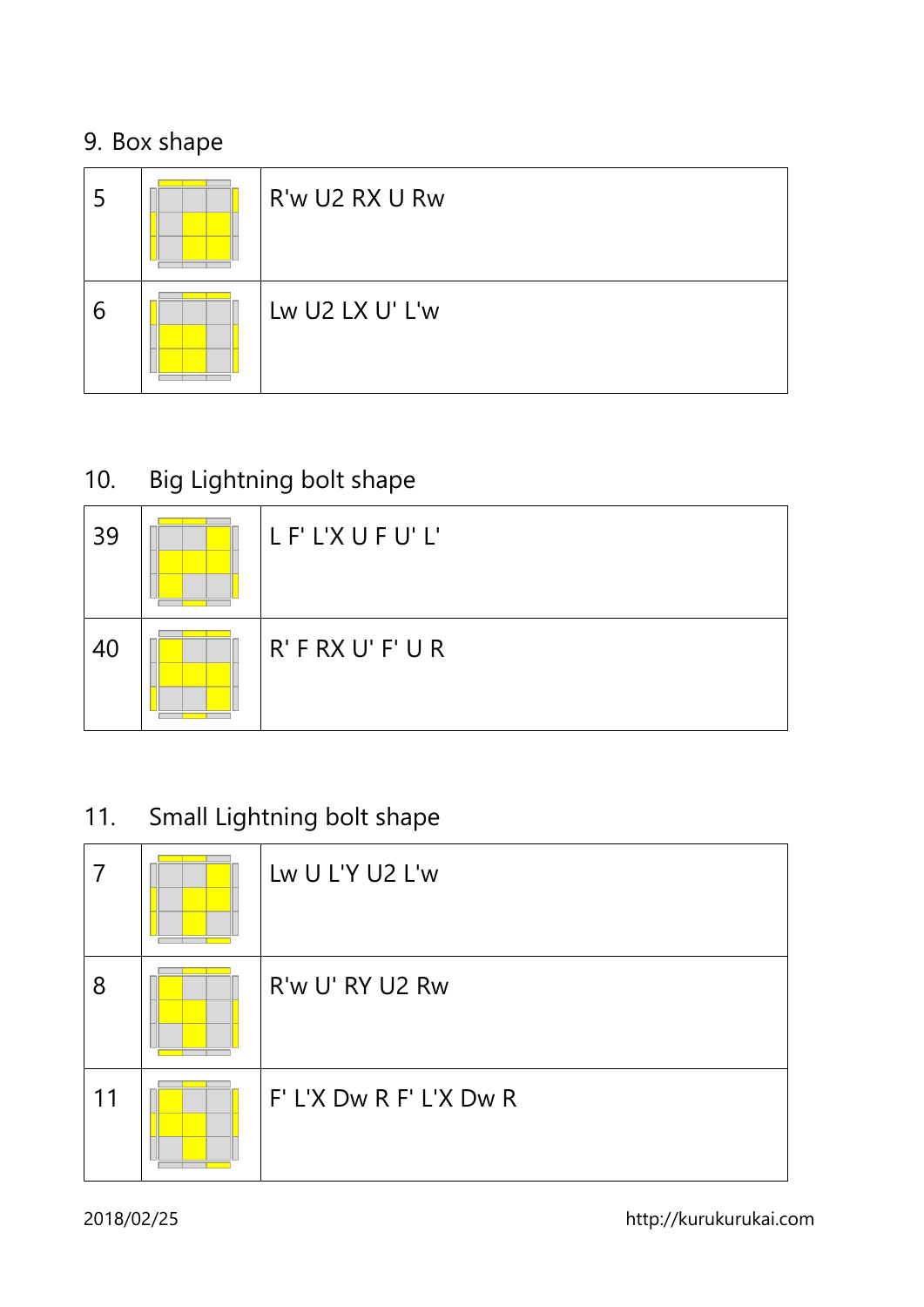

## 12. Fish shape

| 9  | $L'X$ (r' f) RY F RX    |
|----|-------------------------|
| 10 | RX $(r' f')$ L'Y F' L'X |
| 35 | R U2 R2 F R F' RZ       |
| 37 | Lw U' R' Dw RX D'w      |

#### 13. Knight move shape

| 13 | L F' L' U' RwX (u) L'Y |
|----|------------------------|
| 14 | R' F R U L'wX (u') RY  |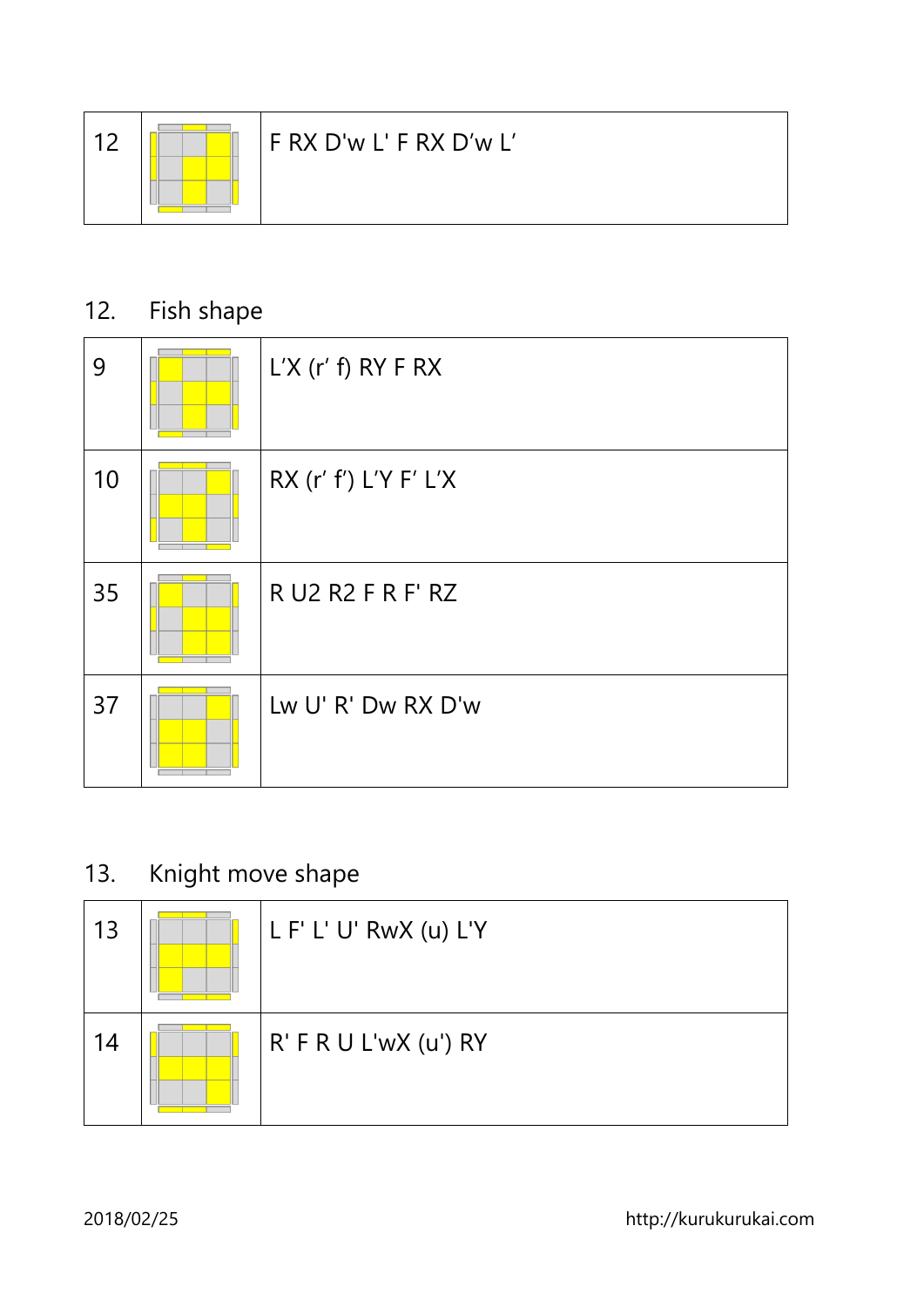| 15 | R'w U' L L'w U' Lw F L'Y |
|----|--------------------------|
| 16 | Lw U R' Rw U R'w F' RY   |

### 14. Awkward shape

| 29 | R'w U' L (f) L' U' R2 U' R' U2 Rw |
|----|-----------------------------------|
| 30 | Lw U R' (f') R U L2 U L U2 L'w    |
| 41 | RY U2 R U (u) RY U' F'            |
| 42 | L'Y U2 L' U' (u') L'Y U F         |

## 15. Other shape